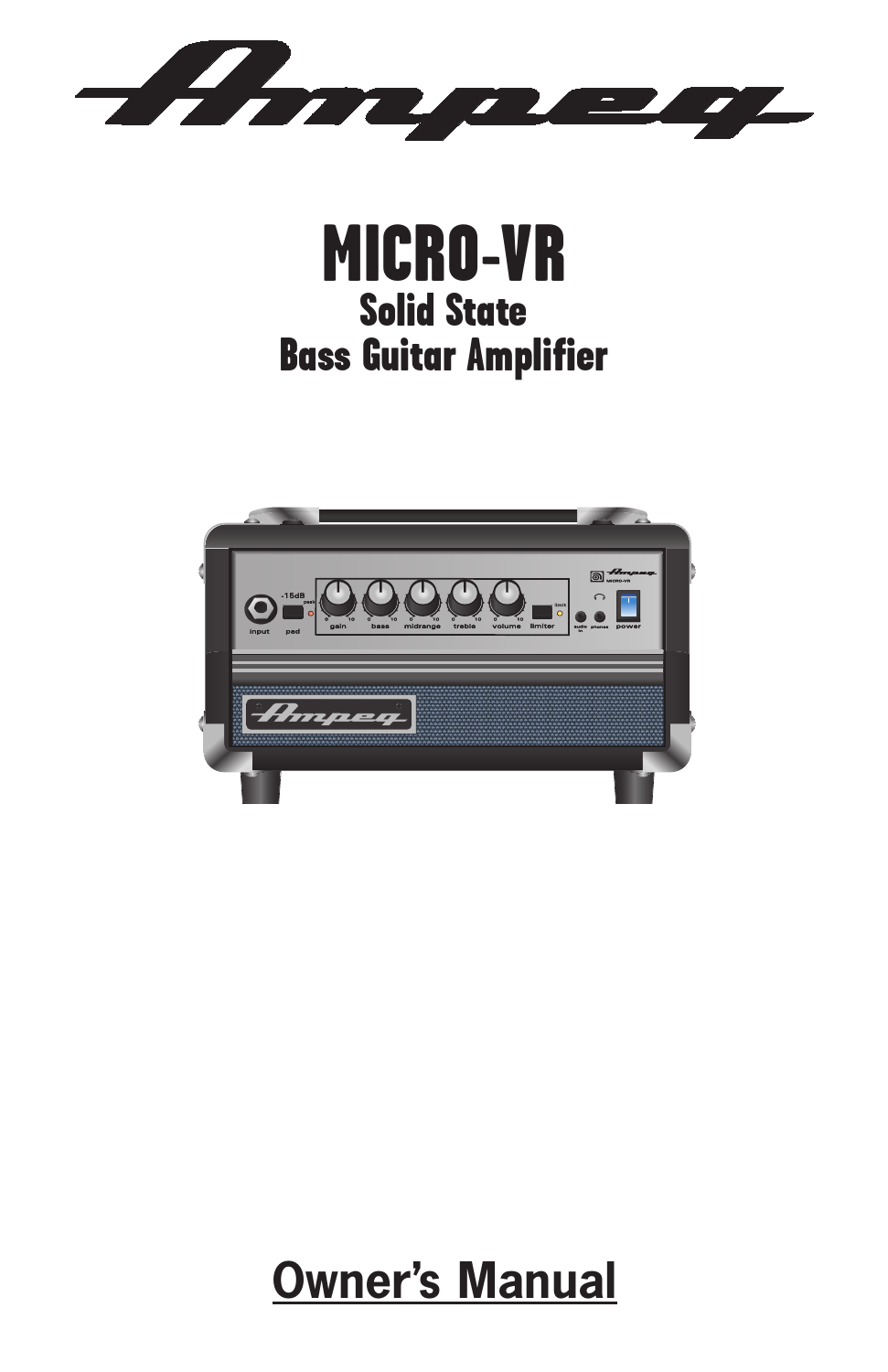#### Micro-VR Bass Guitar Amplifier Hmpeg.

# **TABLE OF CONTENTS**

| IDLE UF UUNTENTJ |  |
|------------------|--|
|                  |  |
|                  |  |
|                  |  |
|                  |  |
|                  |  |
|                  |  |
|                  |  |





PRECAUCION: PARA REDUCIR EL RIESGO DE INCENDIOS O DESCARGAS ELECTRICAS, NO PERMITA QUE ESTE APARATO QUEDE EXPUESTO A LA LLUVIA O LA HUMEDAD. PARA DISMINUOIR EL RIESGO DE CORRIENTAZO. NO ABRA LA CUBIERTA. NO HAY PIEZAS ADENTRO QUE EL USARIO PUEDO REPARAR DEJE TODO MANTENIMIENTO A LOS TECHNICOS CALIFICADOS.



#### **IMPORTANT SAFETY INSTRUCTIONS**

- **•** READ, FOLLOW, HEED, AND KEEP ALL INSTRUCTIONS AND WARNINGS.
- **•** DO NOT OPERATE NEAR ANY HEAT SOURCE AND DO NOT BLOCK ANY VENTILATION OPENINGS ON THIS APPARATUS. FOR PROPER OPERATION, THIS UNIT REQUIRES 3" (75mm) OF WELL VENTILATED SPACE AROUND HEATSINKS AND OTHER AIR FLOW PROVISIONS IN THE CABINET.
- **•** DO NOT USE THIS APPARATUS NEAR SPLASHING, FALLING, SPRAYING, OR STANDING LIQUIDS.
- **•** CLEAN ONLY WITH LINT-FREE DRY CLOTH AND DO NOT USE CLEANING AGENTS.
- **•** ONLY CONNECT POWER CORD TO A POLARIZED, SAFETY GROUNDED OUTLET WIRED TO CURRENT ELECTRICAL CODES AND COMPATIBLE WITH VOLTAGE, POWER, AND FREQUENCY REQUIREMENTS STATED ON THE REAR PANEL OF THE APPARATUS. WHERE THE MAINS PLUG OR AN APPLIANCE COUPLER IS USED AS THE DISCONNECT DEVICE. THE DISCONNECT DEVICE
- SHALL REMAIN READILY OPERABLE. **•** PROTECT THE POWER CORD FROM DAMAGE DUE TO BEING WALKED ON, PINCHED, OR STRAINED.
- 
- **•** UNPLUG THE APPARATUS DURING LIGHTNING STORMS OR WHEN UNUSED FOR LONG PERIODS OF TIME. **•** ONLY USE ATTACHMENTS, ACCESSORIES, STANDS, OR BRACKETS SPECIFIED BY THE MANUFACTURER FOR SAFE OPERATION AND TO AVOID INJURY.
- **•** WARNING: TO REDUCE THE RISK OF ELECTRIC SHOCK OR FIRE, DO NOT EXPOSE THIS UNIT TO RAIN OR MOISTURE.
- **•** SERVICE MUST BE PERFORMED BY QUALIFIED PERSONNEL.
- OUR AMPLIFIERS ARE CAPABLE OF PRODUCING HIGH SOUND PRESSURE LEVELS. CONTINUED EXPOSURE TO HIGH SOUND PRESSURE LEVELS CAN CAUSE PERMANENT HEARING IMPAIRMENT OR LOSS. USER CAUTION IS ADVISED AND EAR PROTECTION IS RECOMMENDED IF UNIT IS OPERATED AT HIGH VOLUME.
- • WARNING: THIS UNIT REQUIRES A SAFETY GROUNDED OUTLET WIRED TO CURRENT ELECTRIC CODES HAVING THE LINE SUPPLY VOLTAGE, POWER, AND FREQUENCY IDENTIFIED ON THE REAR OF THE UNIT. THE OUTLET MUST REMAIN ACCESSIBLE TO DISCONNECT THE UNIT IF A FAULT SHOULD ARISE WHILE IN USE. THIS UNIT SHOULD BE UNPLUGGED WHEN NOT IN USE. **PORTABLE CART**
- THIS UNIT IS FOR USE IN MODERATE AND/OR TROPICAL CLIMATES.
- ONLY USE ATTACHMENTS, ACCESSORIES, CARTS, STANDS, OR BRACKETS SPECIFIED BY THE MANUFACTURER FOR SAFE OPERATION AND TO AVOID INJURY. WHEN A CART IS USED, USE CAUTION WHEN MOVING THE CART/ APPARATUS COMBINATION TO AVOID INJURY FROM TIP-OVER.



EXPLANATION OF GRAPHICAL SYMBOLS: EXPLICACION DE SIMBOLOS GRAFICOS: EXPLICATION DES SYMBÔLES GRAPHIQUES:





"IT IS NECESSARY FOR THE USER TO REFER TO THE INSTRUCTION MANUAL" "ES NECESARIO QUE EL USUARIO SE REFIERA AL MANUAL DE INSTRUCCIONES." "REFERREZ-VOUS AU MANUAL D'UTILISATION"

**NOTE:** This equipment has been tested and found to comply with the limits for a Class B digital device, pursuant to part 15 of the FCC Rules. These limits are designed to provide reasonable protection against harmful interference in a residential installation. This equipment generates, uses, and can radiate radio frequency energy and, if not installed and used in accordance with the instructions, may cause harmful interference to radio communications. However, there is no guarantee that interference will not occur in a particular installation. If this equipment does cause harmful interference to radio or television reception, which can be determined by turning the equipment off and on, the user is encouraged to try to correct the interference by one or more of the following measures:

- Reorient or relocate the receiving antenna.
- Increase the separation between the equipment and the receiver.
- • Connect the equipment into an outlet on a circuit different from that to which the receiver is connected.
- Consult the dealer or an experienced radio/TV technician for help.

**CAUTION:** Changes or modifications to this device not expressly approved by LOUD Technologies Inc. could void the user's authority to operate the equipment under FCC rules.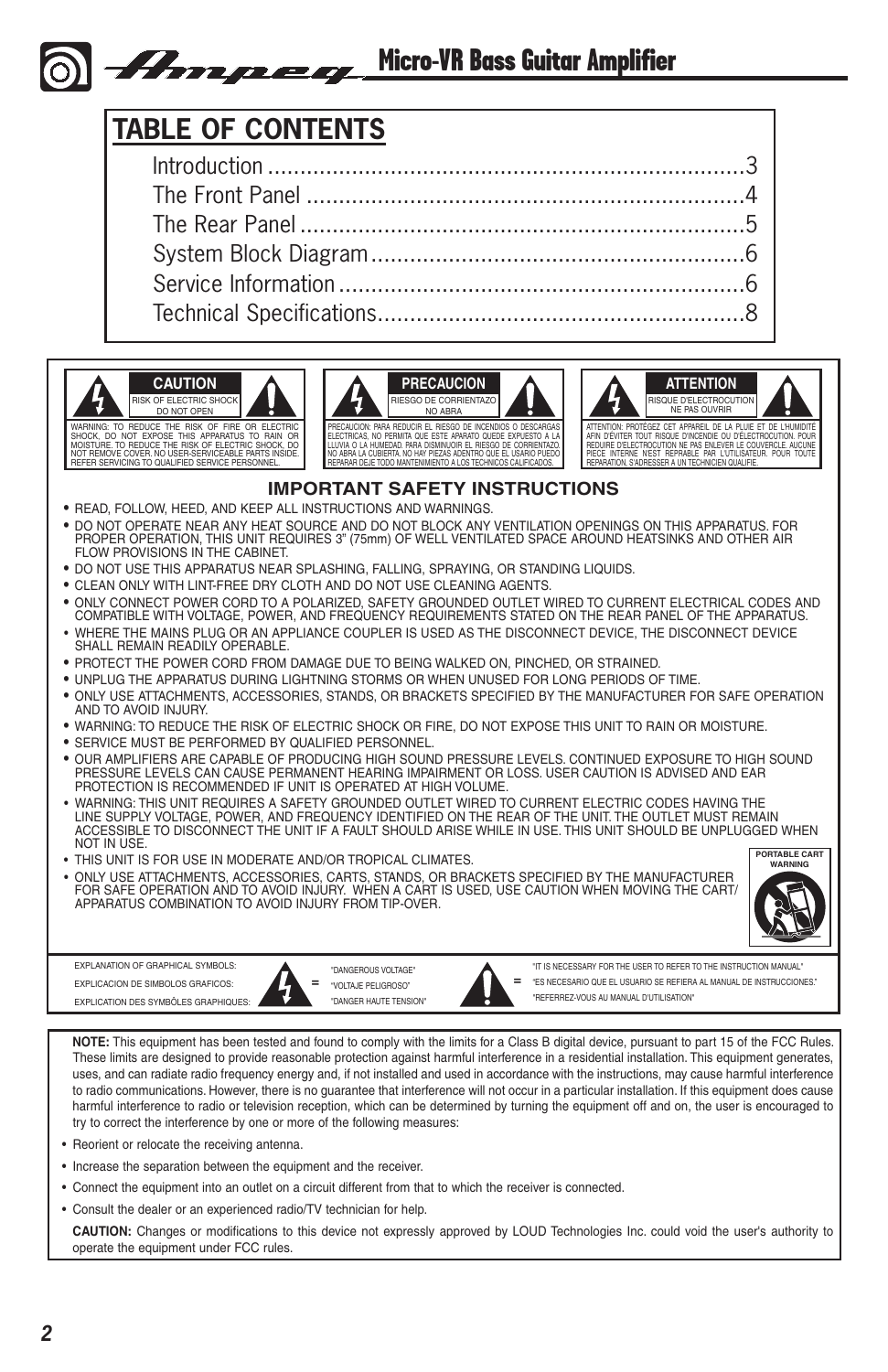## **Introduction**

*Congratulations!* You are now the proud owner of an Ampeg Micro-VR bass guitar amplifier. This no-compromise amplifier packs 200 watts of solid-state MOS-FET fury, a switching power supply and the classical good looks and features of our renowned SVT Series amplifier head.

The Micro-VR amplifier is designed as an ideal companion to the SVT 210AV cabinet, available separately.

The switching power supply keeps the weight low, without sacrificing power output or our legendary sound quality.

Like all Ampeg products, your Micro-VR amplifier is designed by musicians and built using only the best of components. Each amplifier is tested to confirm that it meets our specifications, and we believe that this amplifier is the absolute best that it can be.

In order to get the most out of your new amplifier, please read this manual before you begin playing.

And **thank you** for choosing Ampeg.

Here are some of the features packed into your new Amplifier:

- Detailed 1970s-era SVT appearance
- Designed as a stack with the SVT 210AV cabinet (available separately)
- Single channel, entirely solid-state design
- Selectable 15 dB input pad
- Gain control
- Bass, Mid, and Treble controls
- Volume control
- Selectable Limiter and LED
- Peak LED
- Auxiliary input
- Headphone output
- Illuminated power switch
- Effects loop with separate send and return jacks
- Balanced XLR output
- Lightweight switching power supply
- Voltage selector switch
- MOS-FET power amplifier rated at 200 watts rms into 4 ohms
- Fan cooled
- Much smaller than Stonehenge



**Micro-VR and SVT 210AV Cabinet**

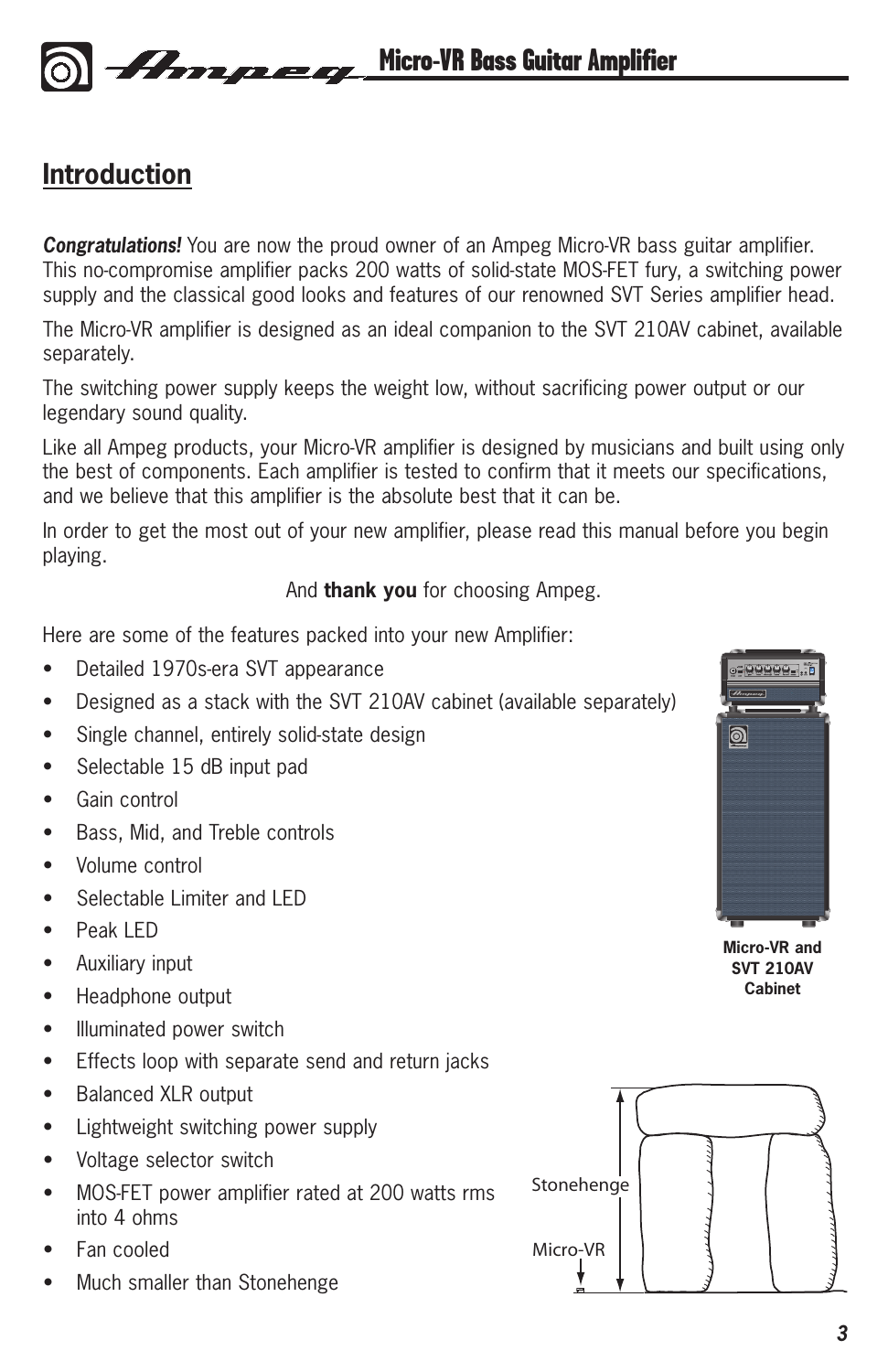Micro-VR Bass Guitar Amplifier Amneg

## **The Front Panel**



- **1. INPUT:** The signal output from an instrument (active or passive) may be connected to this 1/4" input by means of a shielded instrument cable.
- **2. –15 dB PAD:** Press this switch in to reduce the input signal by 15 dB and compensate for higher output sources. This attenuation is suited for use with basses that have active electronics or high-output pickups. Use this pad if you notice the peak LED [3] comes on regularly. It will reduce the chance of overdriving the preamplifier stage, and allow more usable range and fine adjustment of the gain control.
- **3. PEAK LED:** This red warning LED may come on if: the input signal is too high, the gain control is set too high, or there is too much boost from the bass, midrange and treble controls. If it comes on regularly, even when these controls are low, try engaging the –15 dB pad.
- **4. GAIN:** This varies the amount of signal driving the preamplifier. If a small clockwise rotation from minimum leads to overloading and the peak LED coming on, try engaging the –15 dB pad. This will give more usable range with the gain control.
- **5. BASS:** Use this to adjust the low frequency level of the amplifier. This provides up to 14 dB of boost, or 12 dB of cut at 40 Hz. The low frequency output is flat at the center position.
- **6. MIDRANGE:** Use this to adjust the midrange frequency level of the amplifier. This provides up to 5 dB of boost, or 13 dB of cut at 500 Hz. The midrange frequency output is flat at the center position. Rotate the control counter clockwise for a "contoured" sound (more distant, less midrange output) or clockwise for a sound which really cuts through.
- **7. TREBLE:** Use this to adjust the high frequency level of the amplifier. This provides up to 19 dB of boost, or 25 dB of **14 15 16 17 18 19 20** cut at 8 kHz. The high frequency output is flat at the center position.
	- **8. VOLUME:** Use this to control the overall output level. It affects the speaker outputs [17], and headphones output [12]. Use it wisely, and turn it down when making connections, putting on headphones, or trying something new.
	- **9. LIMITER SWITCH:** Press this switch in to add the limiter circuit. If the signals driving the amplifier start to peak, the limiter will automatically reduce the signals to prevent clipping, and the LED [10] will flash. The limiter will help keep the amplifier's output "clean" up to high output levels and avoid potentially damaging distortion.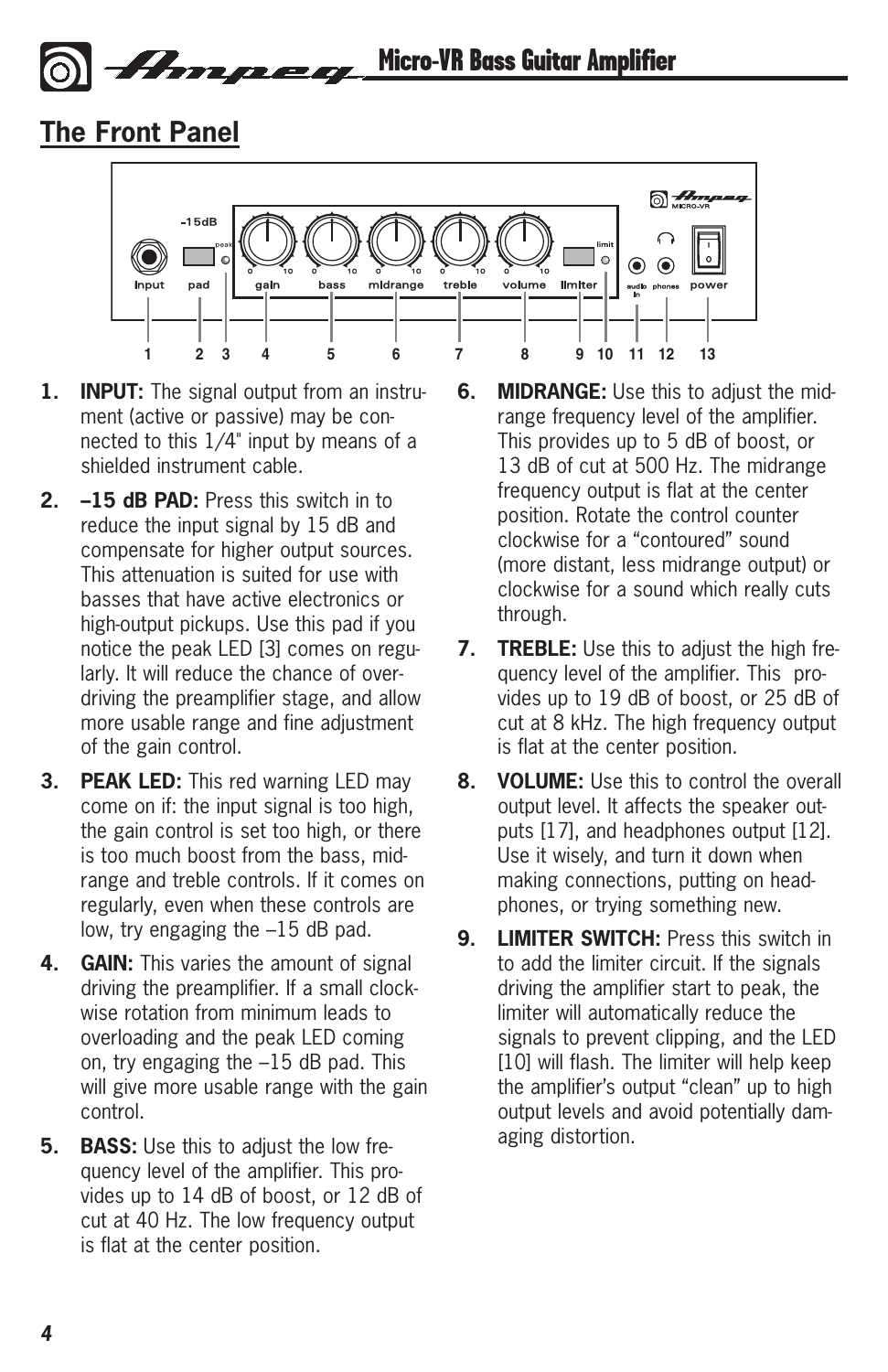**10. LIMIT LED:** This LED illuminates when the limiter circuit is activated, indicating that the amplifier is nearing full output and the limiter is keeping peak signals from clipping the output.

> If you notice that the LED is turning on regularly, reduce the volume or the EQ levels to prevent damage to your speakers.

- **11. AUDIO IN:** The audio output from linelevel sources such as an iPod®, MP3, or CD player, can connect to this 1/8" TRS stereo input. The incoming audio is mixed with the preamp signals, so you can play along to a practice track, as you listen with headphones. (The audio coming in here only plays in the headphones, and appears nowhere else.)
- **12. PHONES:** Use this 1/8" TRS stereo output to connect your headphones. The output here is a mix of the line-level signals reaching the amplifier, and any incoming audio from the audio in jack [11].

If you just want to listen and practice through headphones, disconnect the speaker-level outputs [17] from the speaker cabinet. (This is a solid-state amplifier, so there is no harm in playing without speakers.)

Before putting on headphones, make sure the volume control [8] is turned down, and (if connected) any external audio source has its level turned down. This will reduce the chance of hearing damage due to loud volumes.

**13. POWER SWITCH:** Use this illuminated switch to turn the overall system power on or off. Press the top of the switch to turn on the power, and press the bottom to turn it off.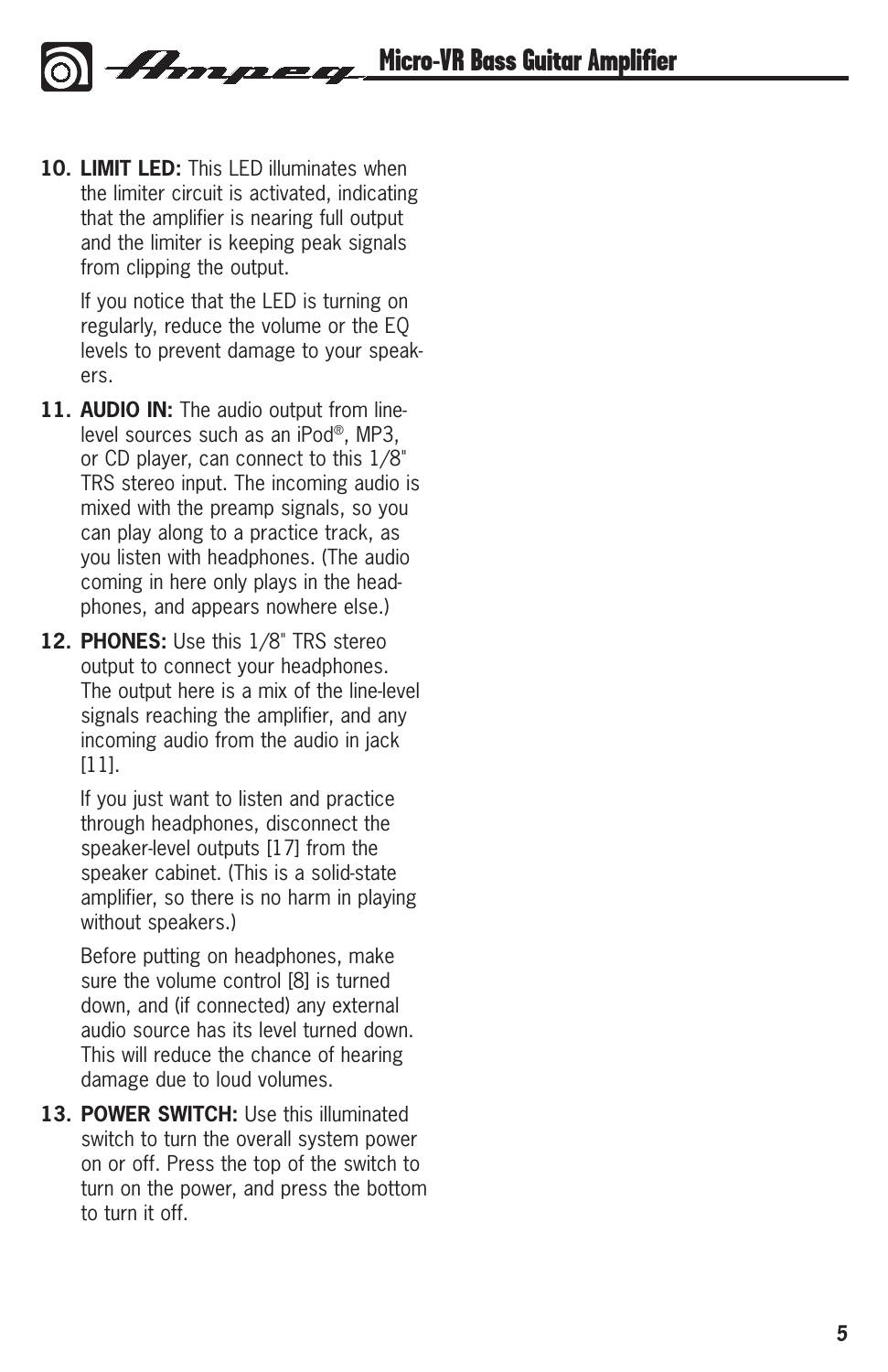## **The Rear Panel**



**14. IEC POWER INPUT CONNECTOR:** This is where you connect the supplied AC power cord.

Ampeg

Before plugging in the power cord, make sure that the voltage selector switch [15] is set to the same voltage as your local AC mains.

#### **15. VOLTAGE SELECTOR SWITCH:**

Make sure the switch is in the correct position for your local AC mains voltage before you plug in the AC power cord. Use a small flat screwdriver to slide the switch if required.

- **16. VENTILATION:** Make sure that the ventilation openings are not obscured in any way. This will allow the flow of cooling air to the power amplifier's heatsinks.
- **17. SPEAKER OUTPUTS:** These 1/4" TS output jacks supply speaker-level power to the speaker cabinet. The rated power output is 200 watts rms into 4 ohms.

The two identical outputs are wired in parallel, and you can use either one, or use both. Make sure the total speaker impedance load is 4 ohms or greater.

For example, you could connect:

Two 16 ohm speakers (an 8 ohm load),

Two 8 ohm speakers (a 4 ohm load)

or one 4 ohm speaker.

Use speaker cables with 1/4" TS ends to make the connections. Do not use instrument cables as these may overheat.

- **18. EFFECTS LOOP RETURN JACK:** Use this 1/4" TS unbalanced input to return the processed line-level output of an external effects processor (for example). The processor could be fed by signals from the effects loop send [19].
- **19. EFFECTS LOOP SEND JACK:** Use this 1/4" TS unbalanced output to send a line-level output to an external effects processor (for example). The output here is affected by all controls except the volume [8] and the limiter switch [9].

Use the loop return jack [18] to feed the returned processed signals back into the power amplifier.

**20. XLR LINE OUT JACK:** Typically, you would connect this balanced output to the balanced input of an external mixer, or a recorder. In this way, you do not have to mic the speaker cabinet in order to add it to the main mix, or to record. The output is not affected by the volume control [8].

> This output can connect to external power amplifiers, or powered loudspeakers, as long as they have their own input controls to adjust the volume level.

Balanced connections allow long cable runs to be used, as hum and noise pickup in the line is minimized.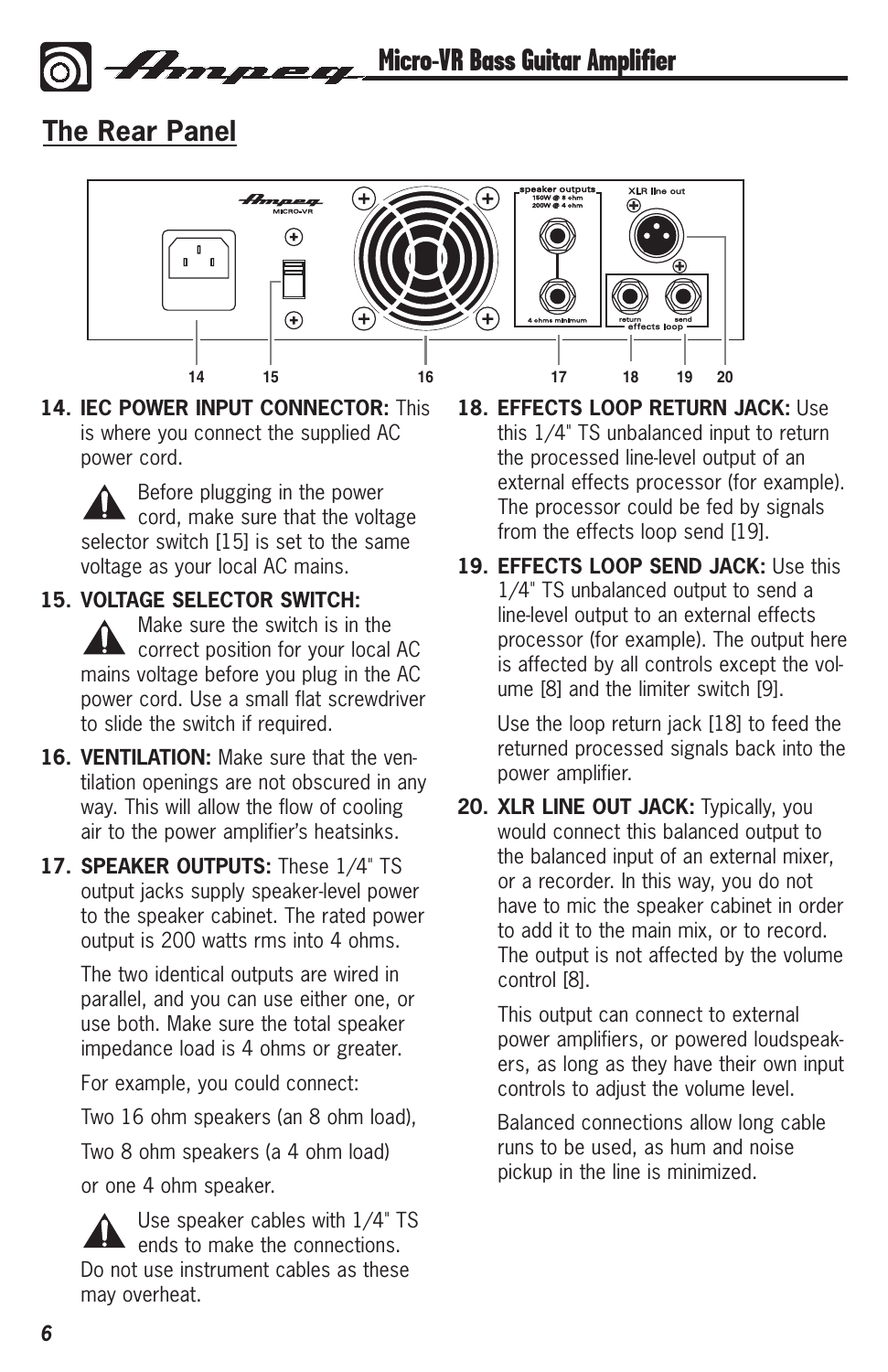

**System Block Diagram**



## **Service Information**

If you are having a problem with your Micro-VR, you can go to our website (www.ampeg.com) and click on Support for service information, or call 1-800-898-3211 during business hours (7 am to 5 pm PST, Monday-Friday). If you are outside of the U.S., contact your local distributor for technical support and service.



**Correct disposal of this product:** This symbol indicates that this product should not be disposed of with your household waste, according to the WEEE directive (2002/96/EC) and your national law. This product should be handed over to an authorized collection site for recycling waste electrical and electronic equipment (EEE). Improper handling of this type of waste could have a possible negative impact on the environment and human health due to potentially hazardous substances that are generally associated with EEE. At the same time, your cooperation in the correct disposal of this product will contribute to the effective usage of natural resources. For more information about where you can drop off your waste equipment for recycling, please contact your local city office, waste authority, or your household waste disposal service.